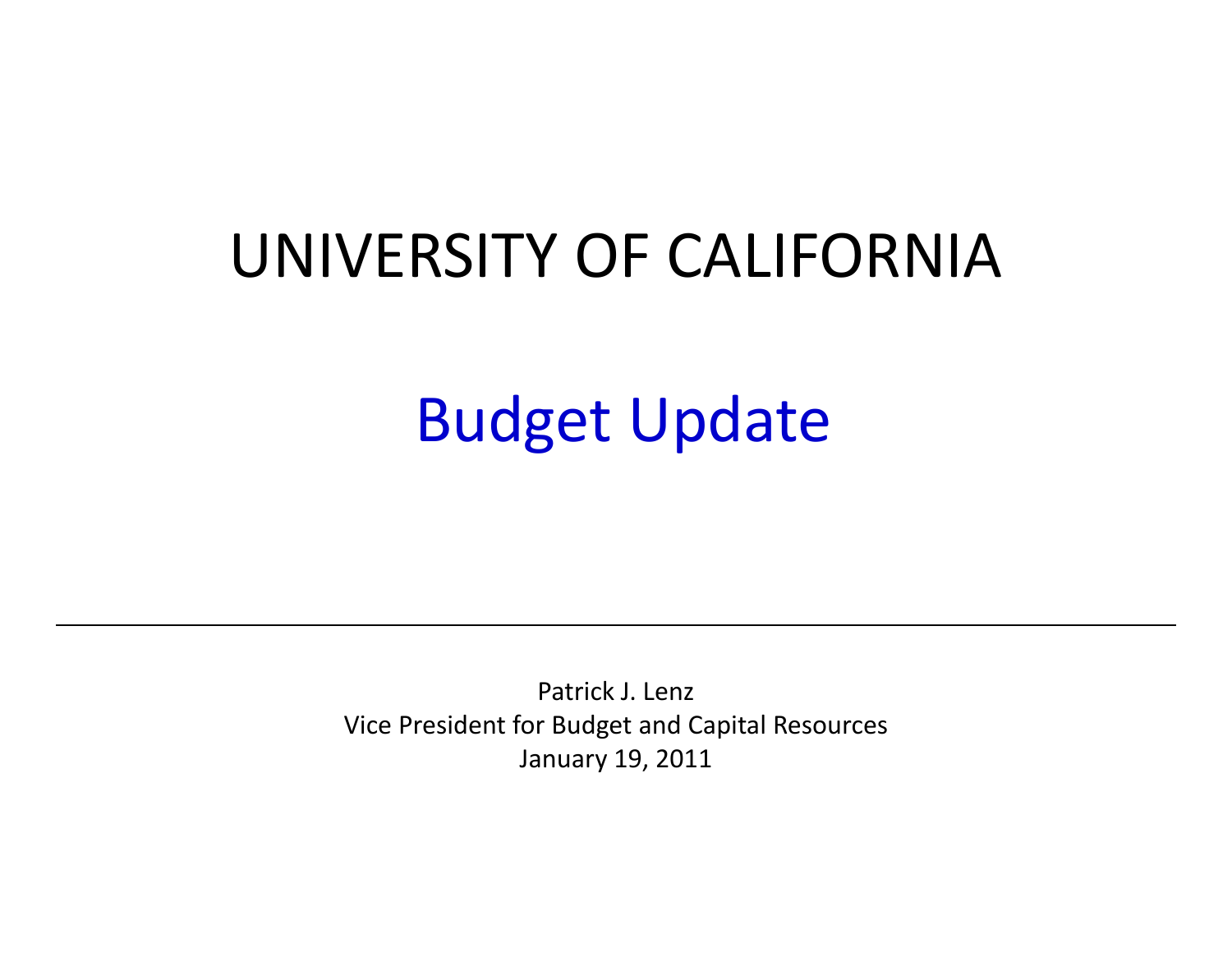# Governor's 2011‐12 Budget Gap \$26.4 billion

• 2010-11 State Budget Reserve \$1.3B • No additional Federal Funds - \$3.6 B • Erosion of 2010-11 Solutions - \$1.7 B • 2010-11 Revenue Decline – S3.1 B • Proposition 22, Transfers – S1.6 B • Workload Adjustments - \$2.1 B • Sunset of Temporary Taxes **Fact 19 For State 1-57.2 B** • Expiring ARRA Funding • 1999 - 1999 - 1999 - 1999 - 1999 - 1999 - 1999 - 1999 - 1999 - 1999 - 199 • 2010-11 One-Time Soluti  $-53.4 B$ • Rebuild Budget Reserve  $-$ \$1.0 B  $_{\textrm{\tiny Display 2}}$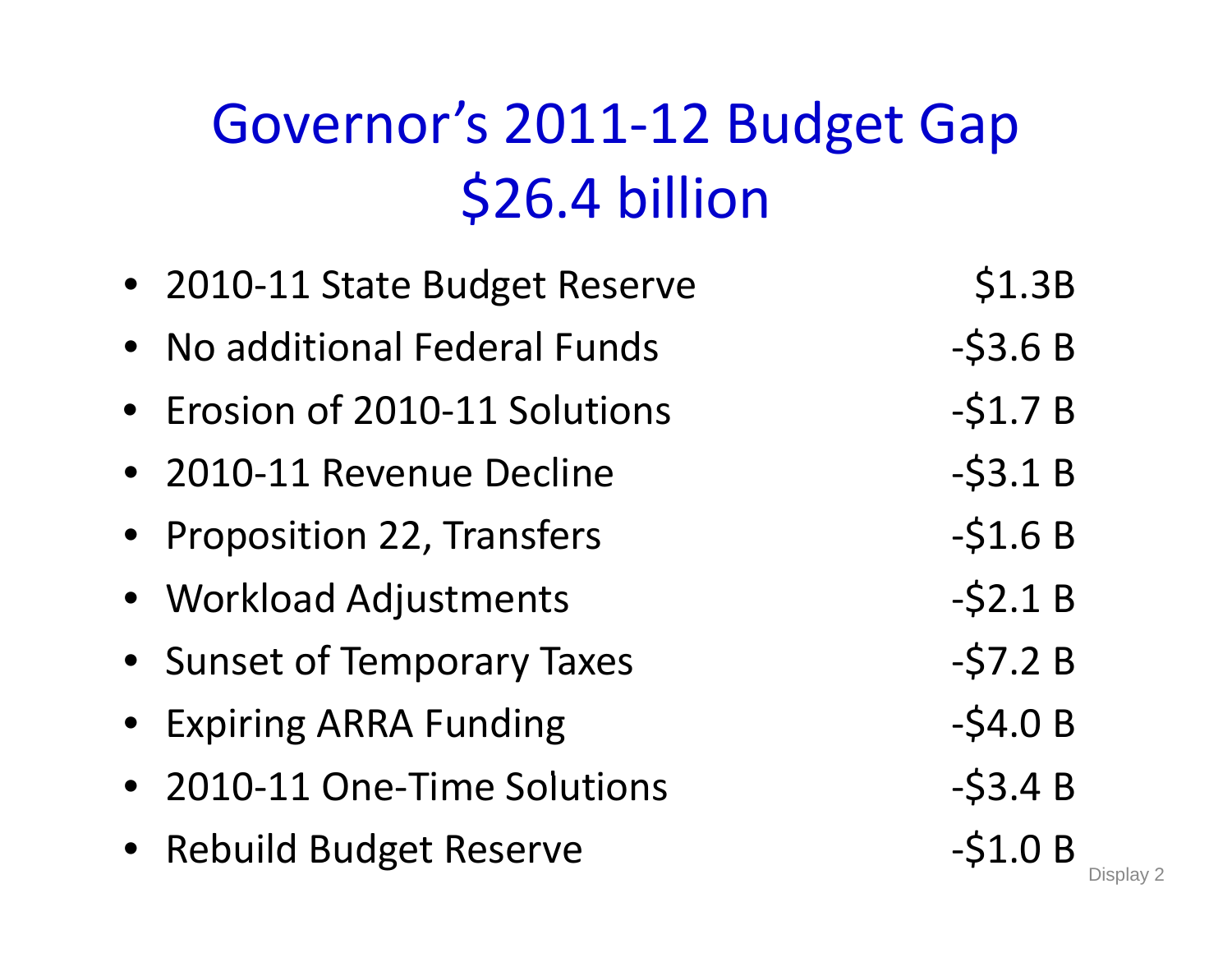# Governor's Proposed Budget Solutions

- Expenditure Reductions \$12.5 B •Revenues\$12.0 B •Other\$1.9 B
- Total  $$26.4 B$

Display 3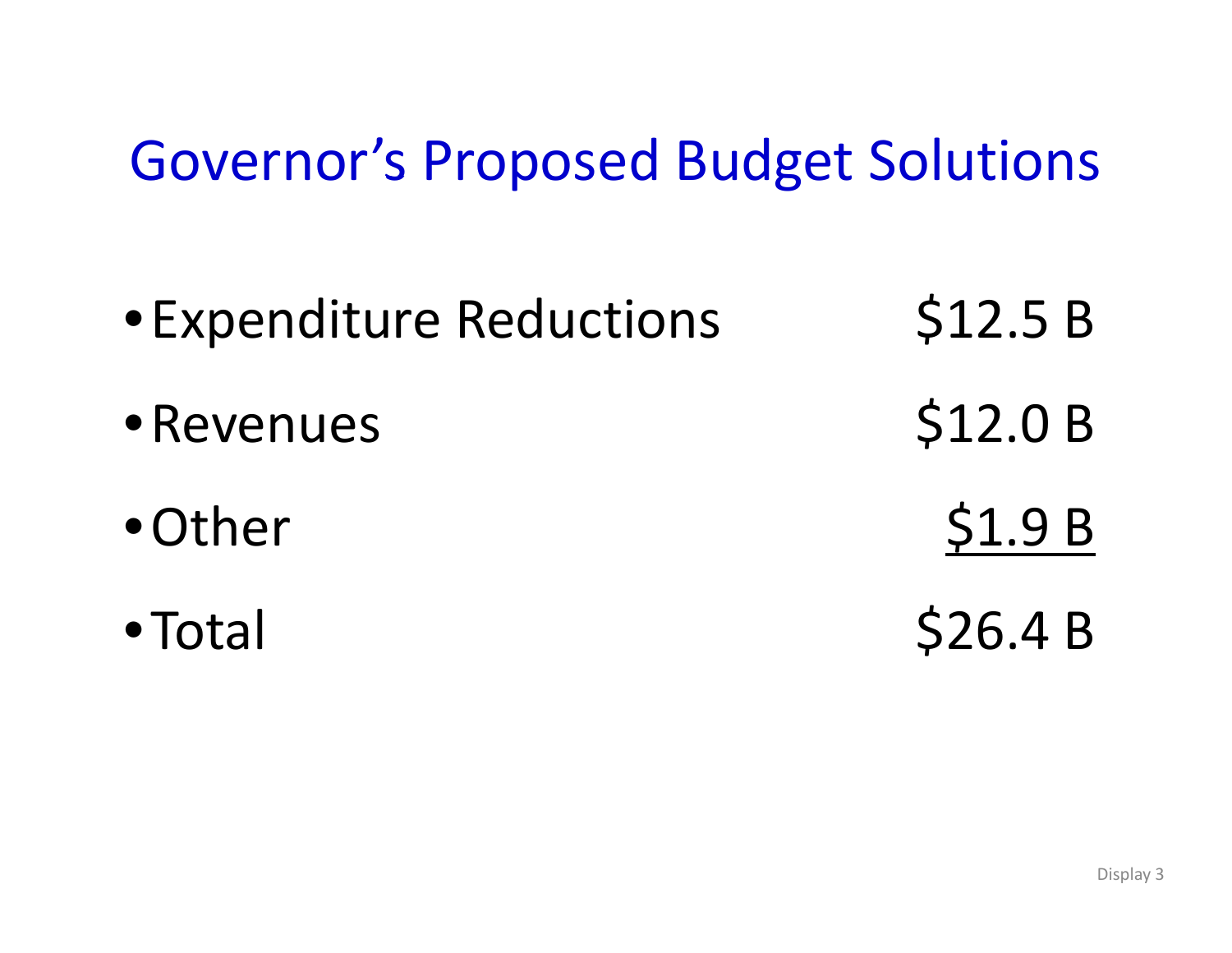# Changes in General Fund by Agency

| • Health and Human Services               | $-21.5%$ |
|-------------------------------------------|----------|
| • Legislative/Judicial/Executive Branches | $-20.8%$ |
| • Environmental Protection                | $-16.0%$ |
| • Higher Education (UC: -16.4 %)          | $-15.8%$ |
| • K-12 Education                          | $-0.4%$  |
| • Corrections and Rehabilitation          | $-1.0%$  |
| • Natural Resources                       | 1.7 %    |
| • State and Consumer Services             | 1.9%     |
| • Business/Transportation/Housing         | 36.3 %   |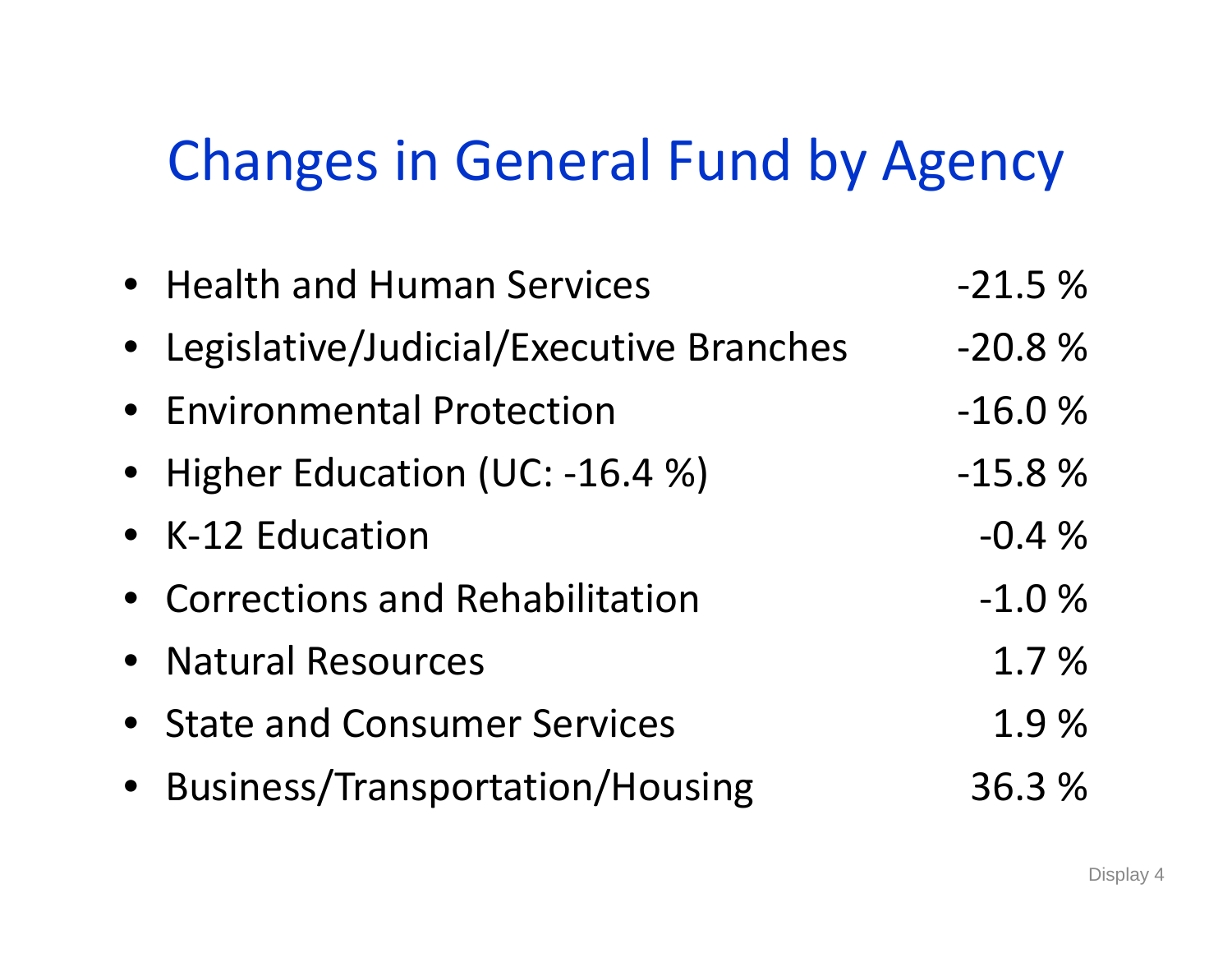# Major 2011‐12 Budget Reductions

 $\bullet$ ● Medi-Cal \$1.7 B • Welfare-to-Work \$1.5 B • Universities \$1.0 B • Developmental Services \$750 M • State Operations/Compensation \$580 <sup>M</sup> • California Community Colleges \$400 M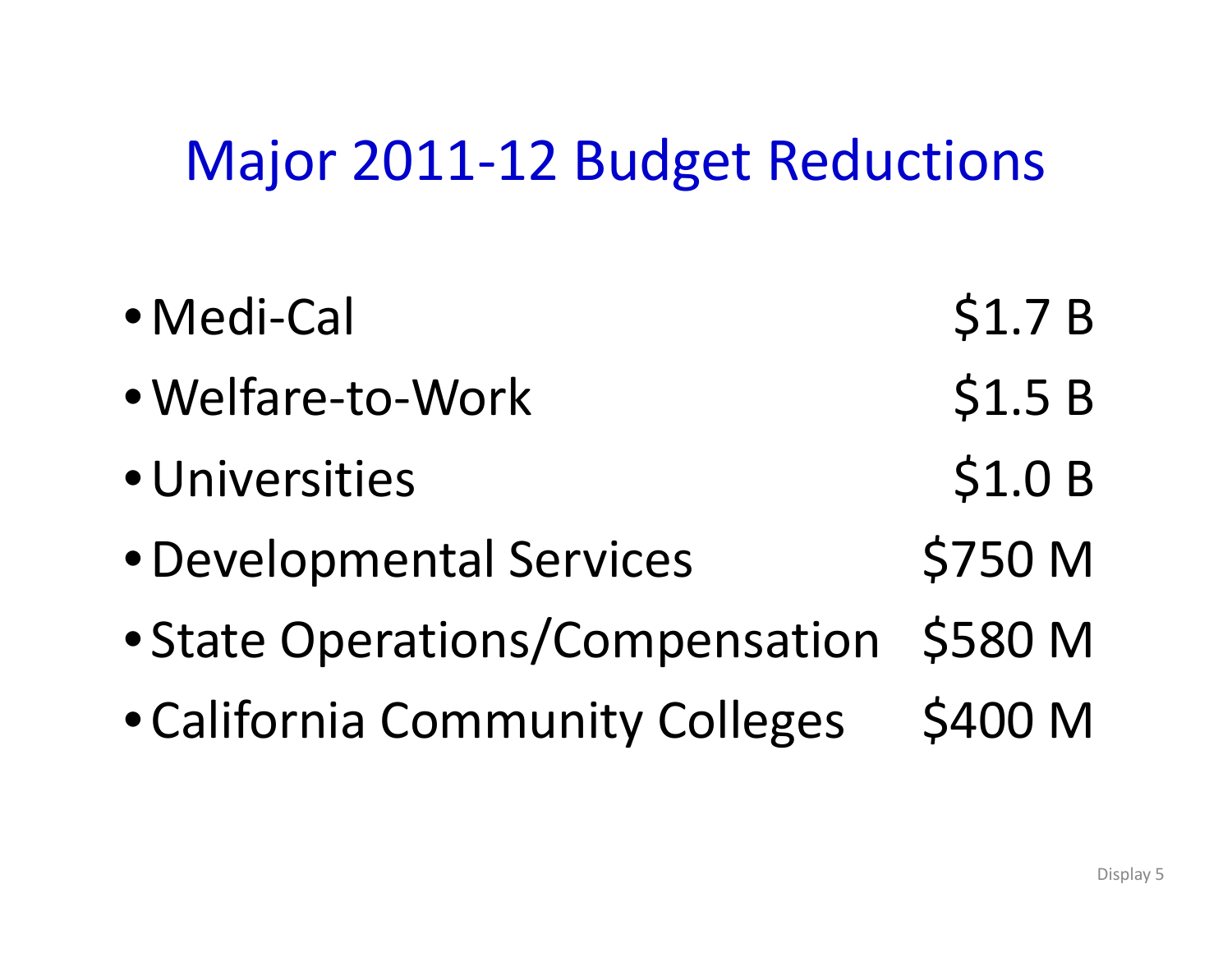# Growth in State General Fund

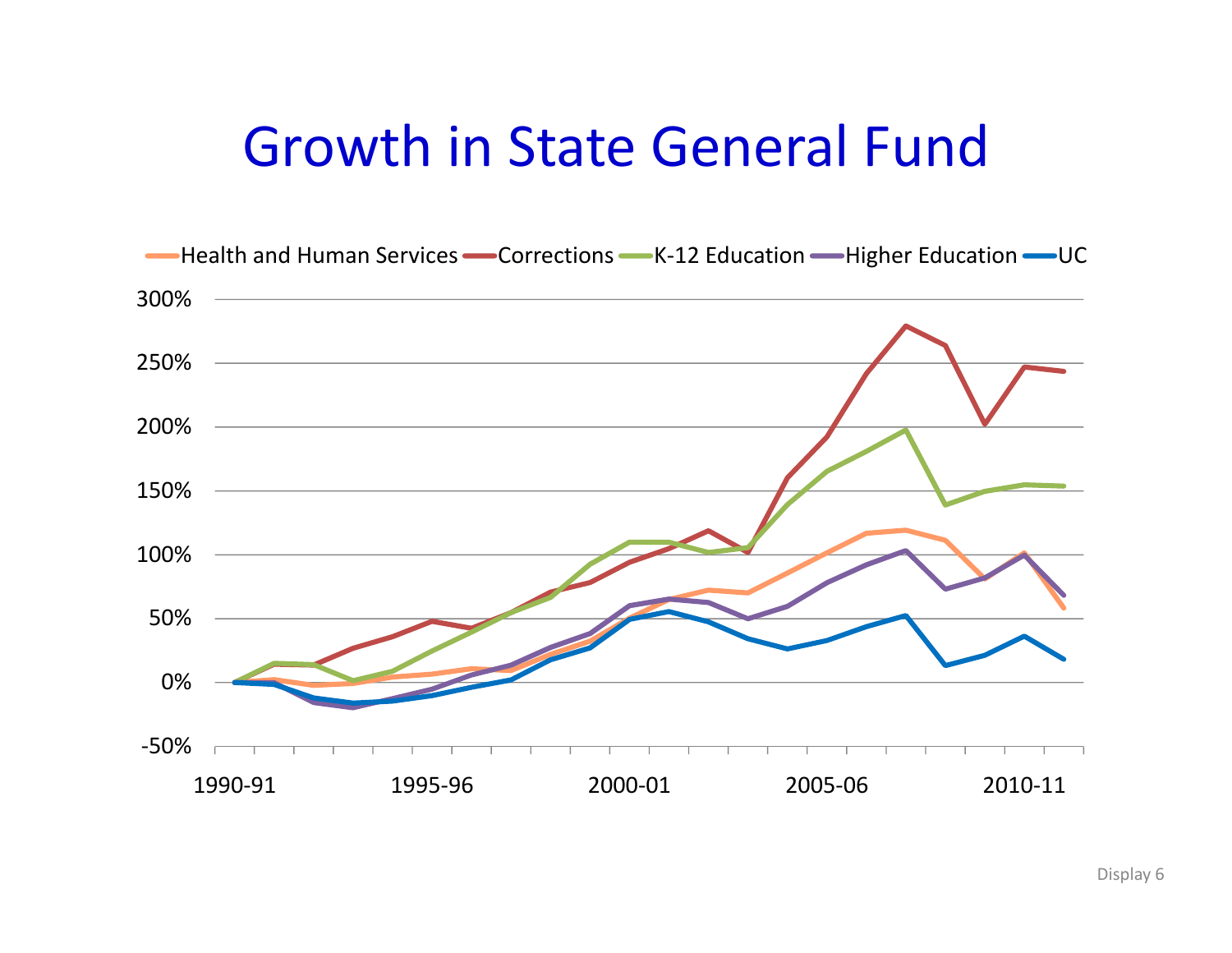# State Support for UC

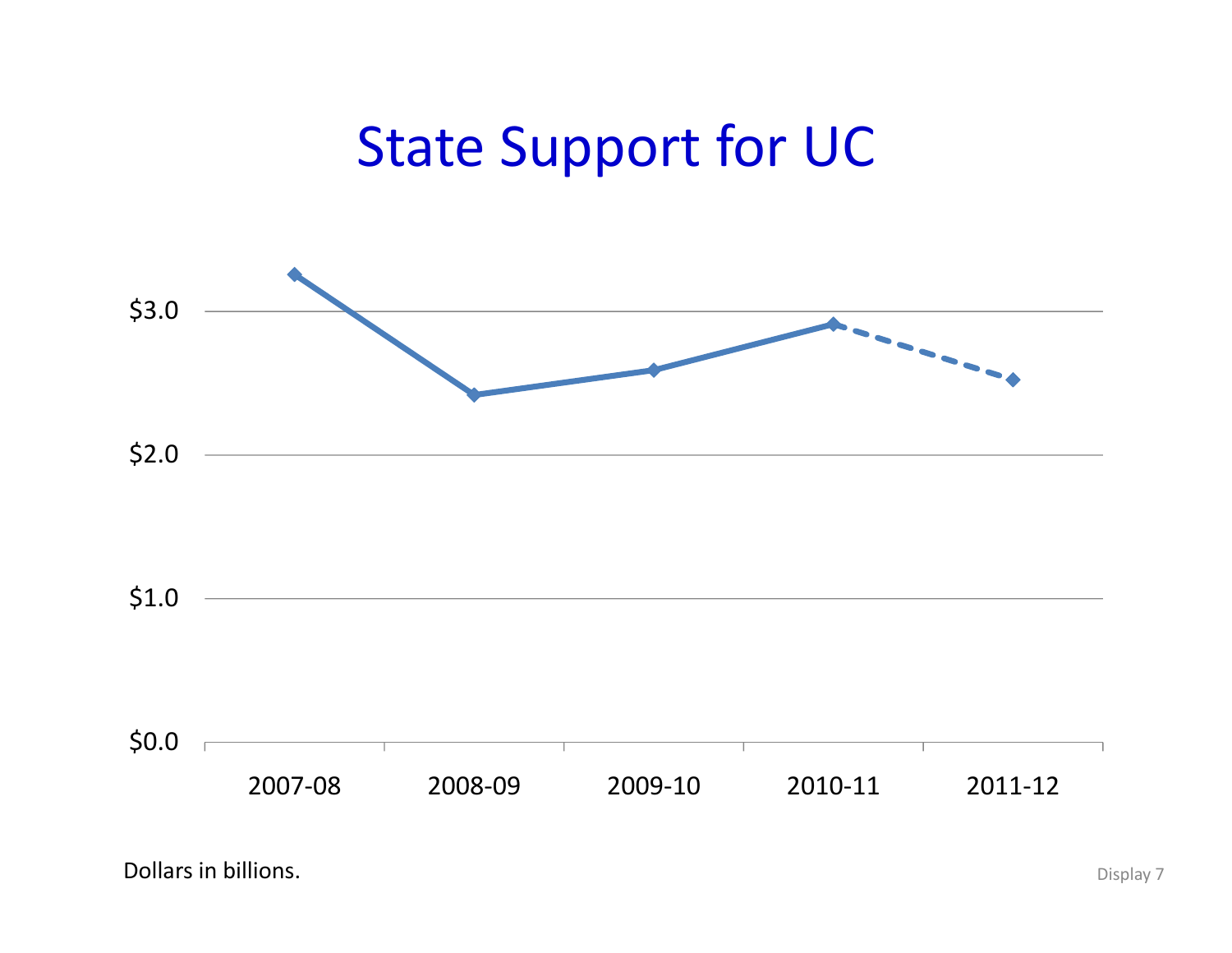## Shift in State‐Local Relationship

- Realignment of \$10 billion in services
- First phase:
	- \$5.9 billion transfer of programs from State to county level
	- Funded by maintaining 1% sales tax and 0.5% vehicle license fee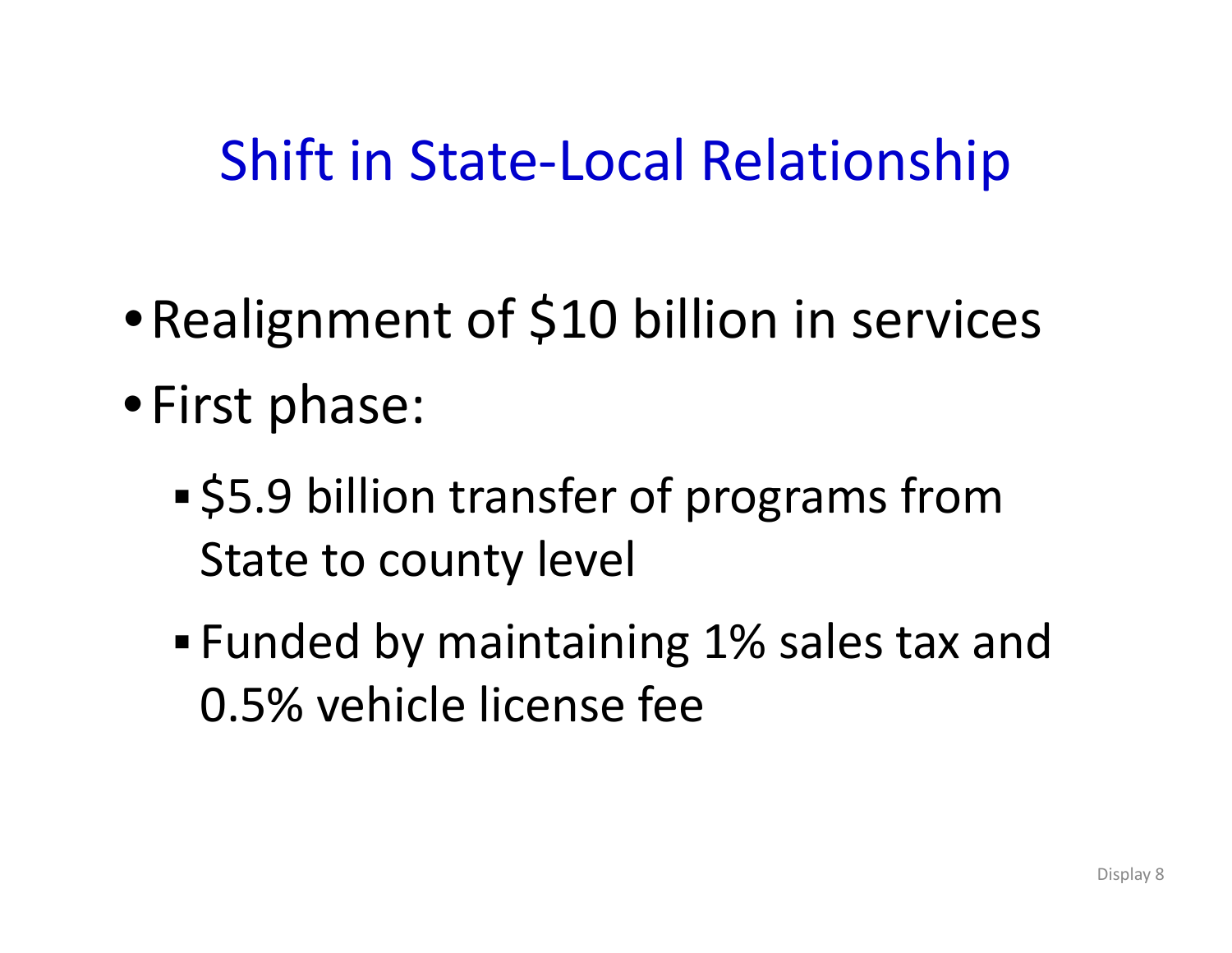# Revenue Proposals

- Extension of current tax rates for 5 years, subject to voter approval:
	- 0.25% Personal Income Tax surcharge
	- Reduced Dependent Exemption Credit
	- **6% State Sales Tax**
	- 1.15% Vehicle License Fee
- •• Change methodology for corporate taxes
- Eliminate tax benefits of enterprise zones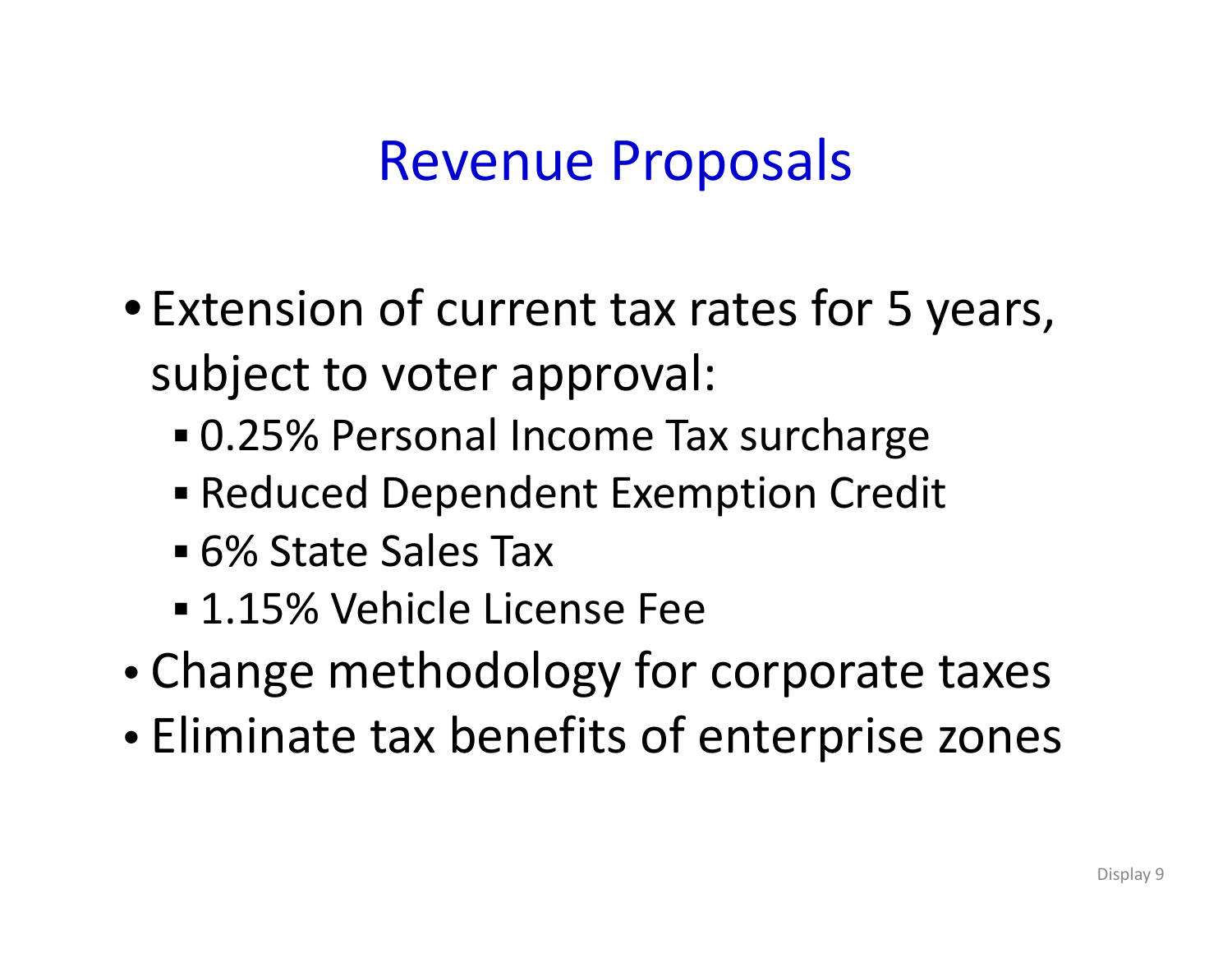# Accelerated Timeline

- Full Senate and Assembly Budget Committee Hearings – January 13
- •Adoption of budget by March
- Special election in June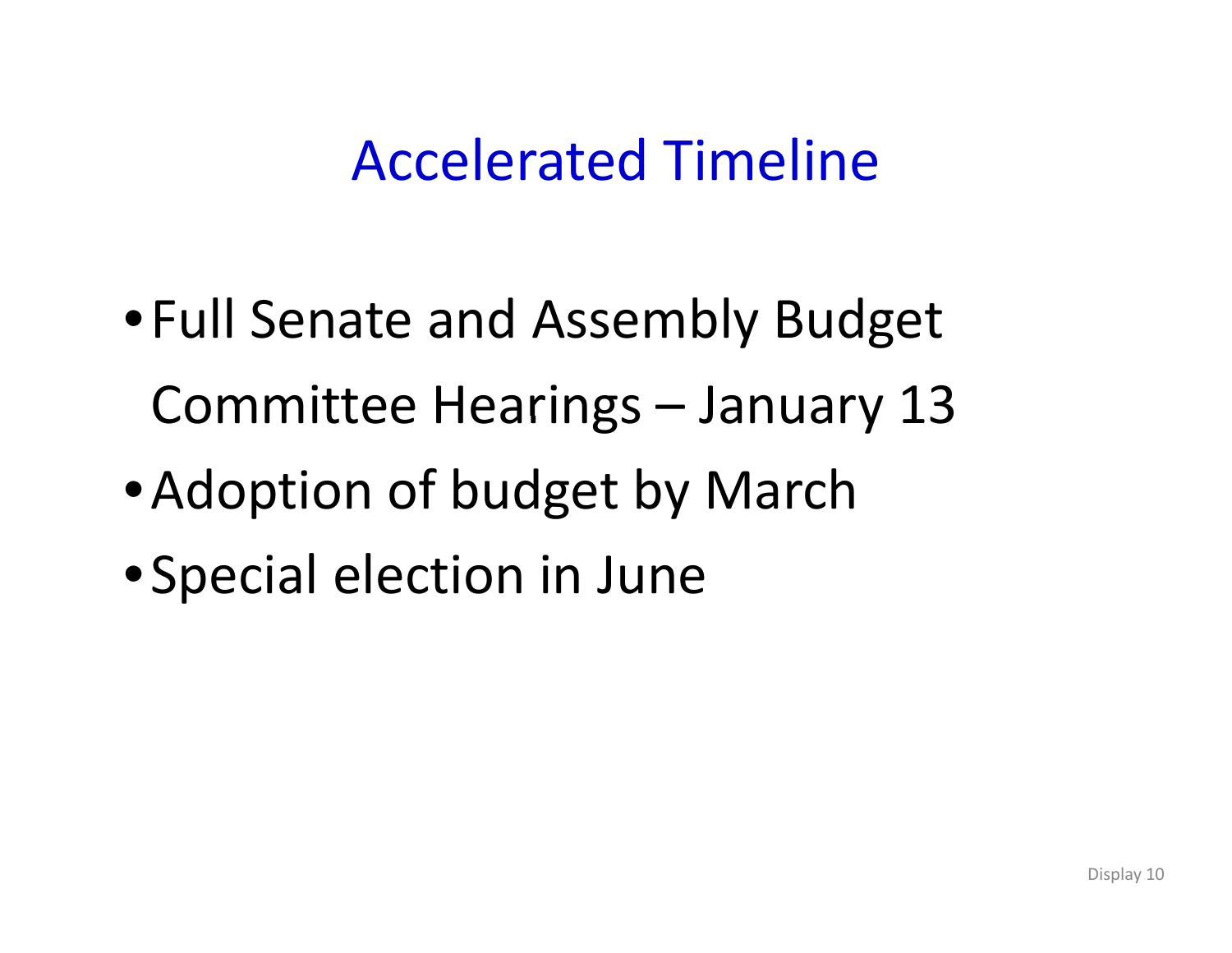#### 2011‐12 Proposed UC Budget

- Loss of ARRA
- Restored State Funds \$106.0 M
- Annuitant Health Benefits 57.1 M
- Debt Service Adjustments ‐\$1 7. <sup>M</sup>
- Undesignated Reduction ‐\$500.0 <sup>M</sup>
- Net Impact  $-$  \$494.6 M
- $-S106.0 M$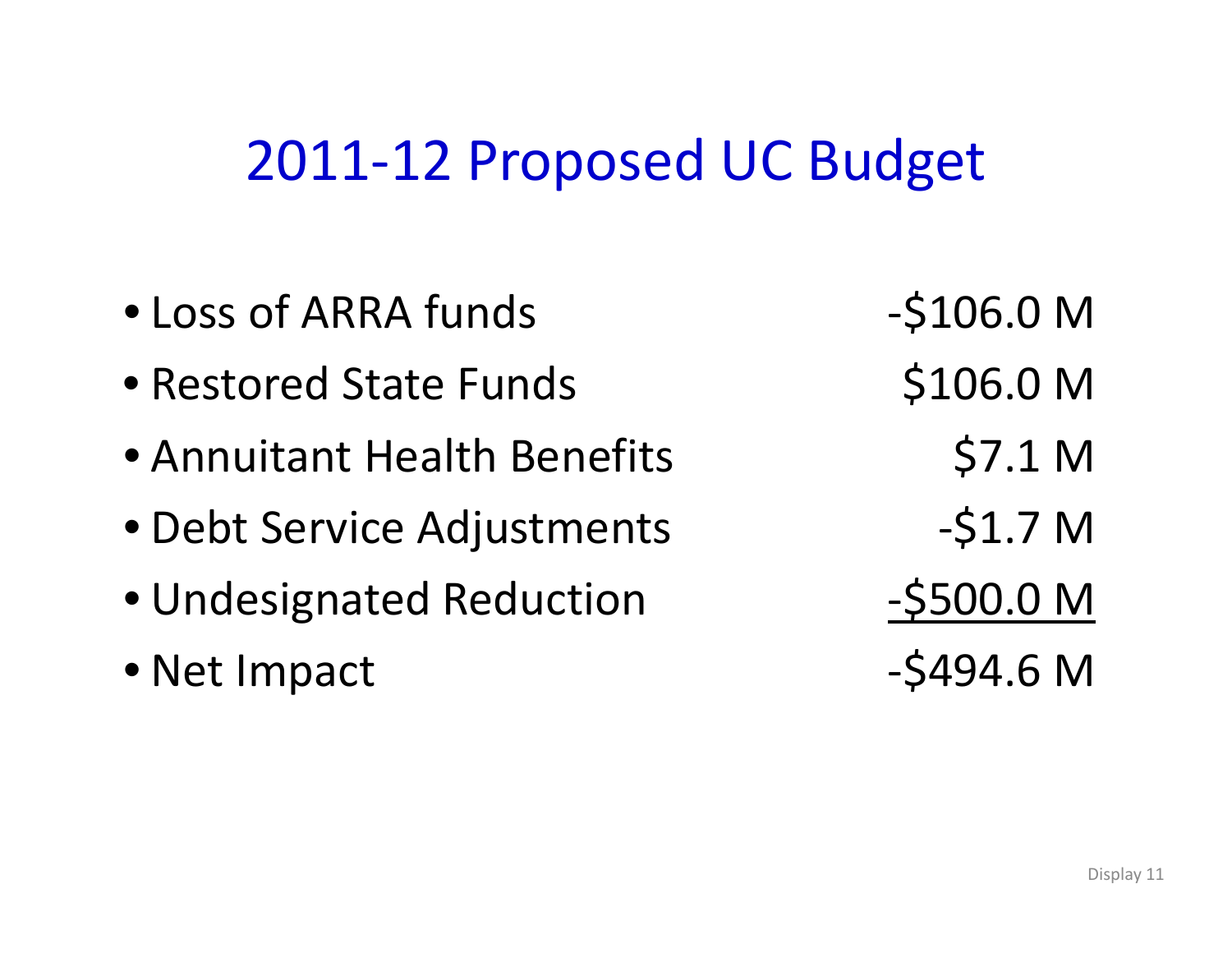#### State Funds and Student Fees



Dollars in billions. Fee revenue figures include financial aid, but exclude nonresident tuition.  $\Box$  Display 12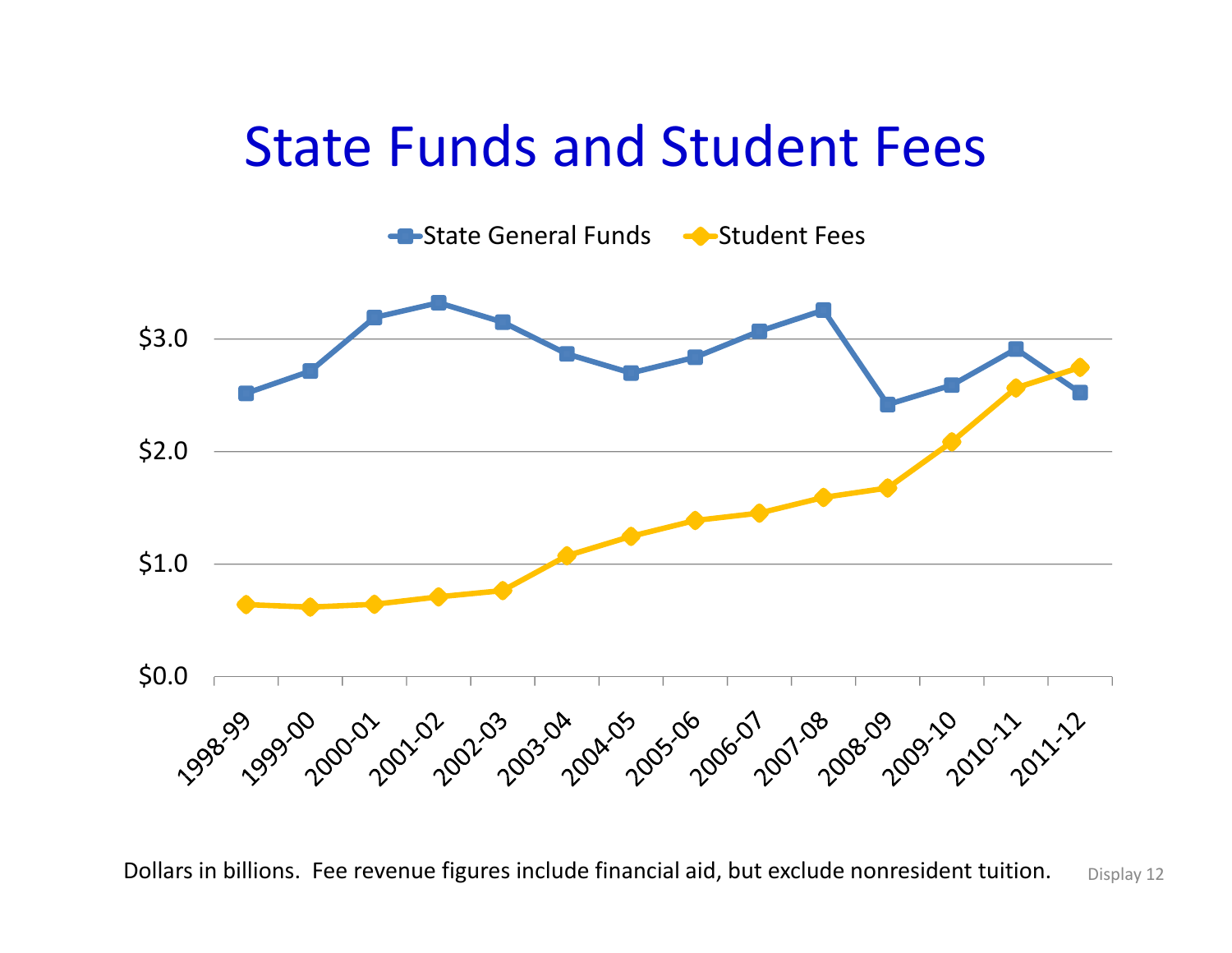# Expenditures per Student



All figures in 2010-11 dollars. Fee revenue figures exclude financial aid. Display 13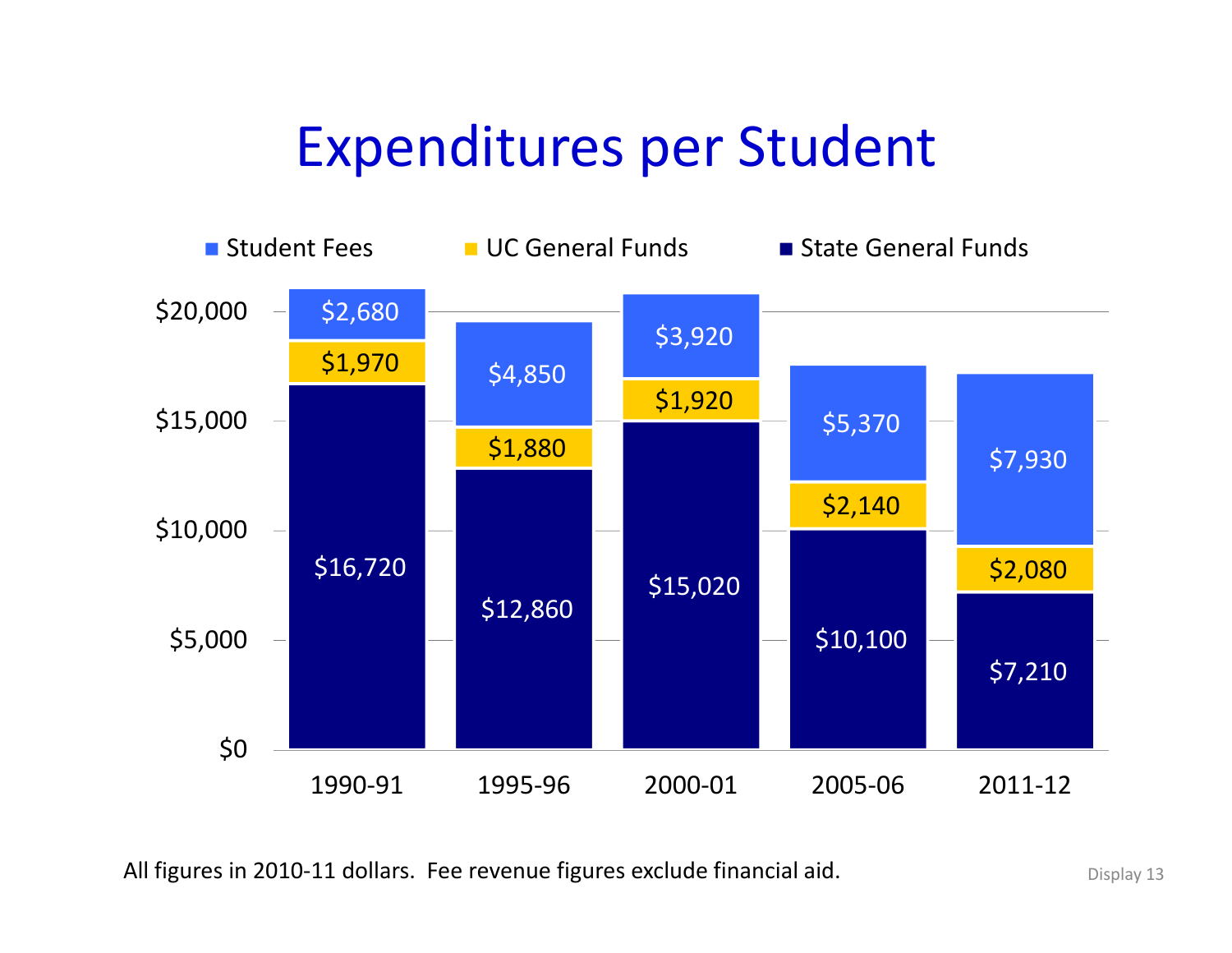# 1998‐99 versus 2011‐12

- Program Expansion:
	- **Enrollment has grown by 73,000 students and opening of a** new campus
	- New programs to increase the number of doctors, nurses, and science/math teachers to meet state workforce needs
	- Growth in State priorities in research and public service, including Cal‐ISIs and SAPEP programs
- Inflation /Cost Increases:
	- Faculty salaries at competitor institutions have risen by more than 49%
	- Health benefit costs have risen 250%
	- UCRP employer contributions have risen to 7% of payroll
	- $\blacksquare$  Costs of instructional equipment, library materials and utilities have also risen significantly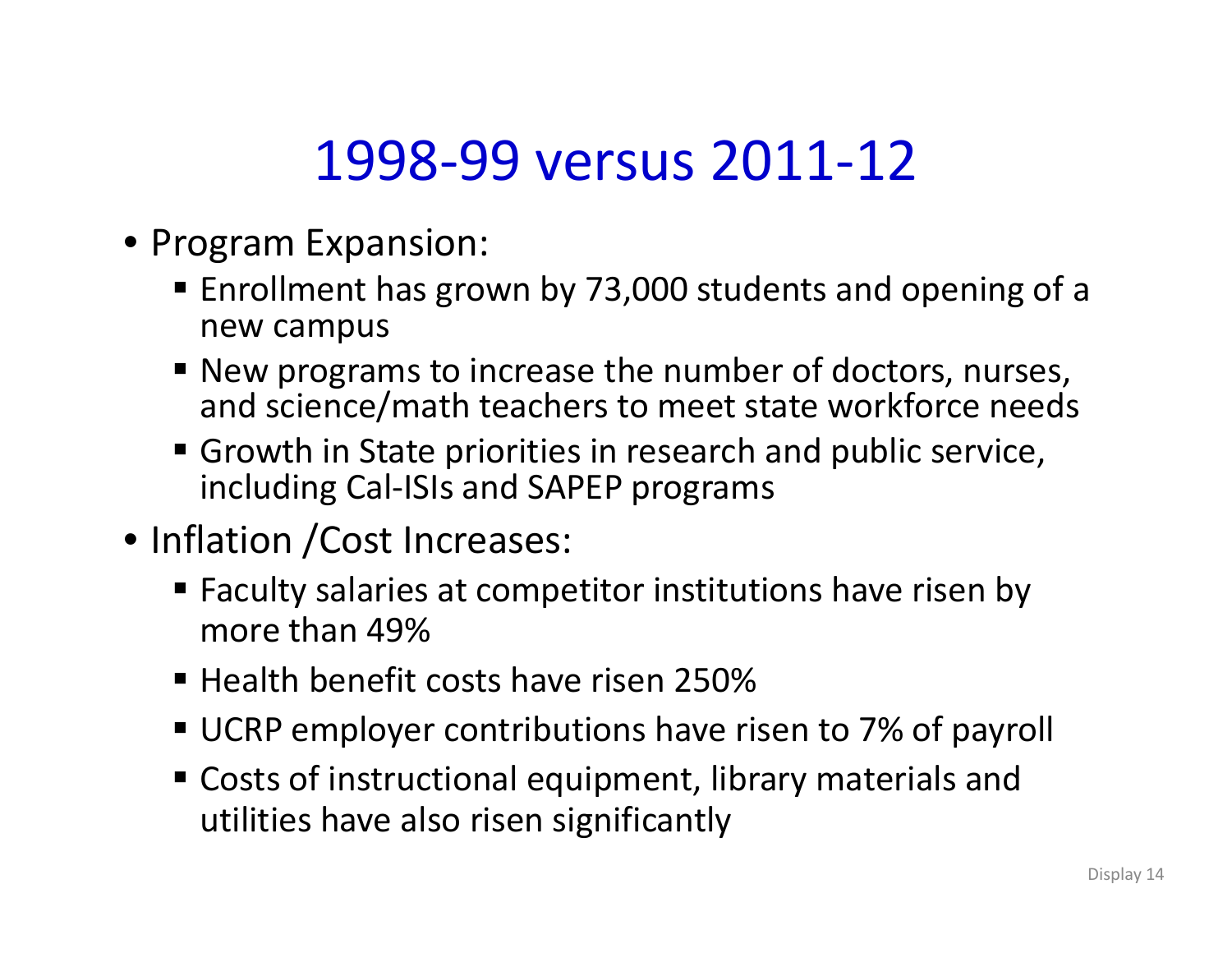# What does \$500 million represent?

- 16.4% reduction in State support from 2010‐11
- Total State support for the UCLA campus
- Combined State support for the UCSF, UCSB, & UCSC campuses
- One‐third of core‐funded academic salaries
- Nearly half of UC financial aid
- Nearly 80% of student services funding
- Tuition from 22,000 additional nonresidents, reducing current CA resident students by 50,000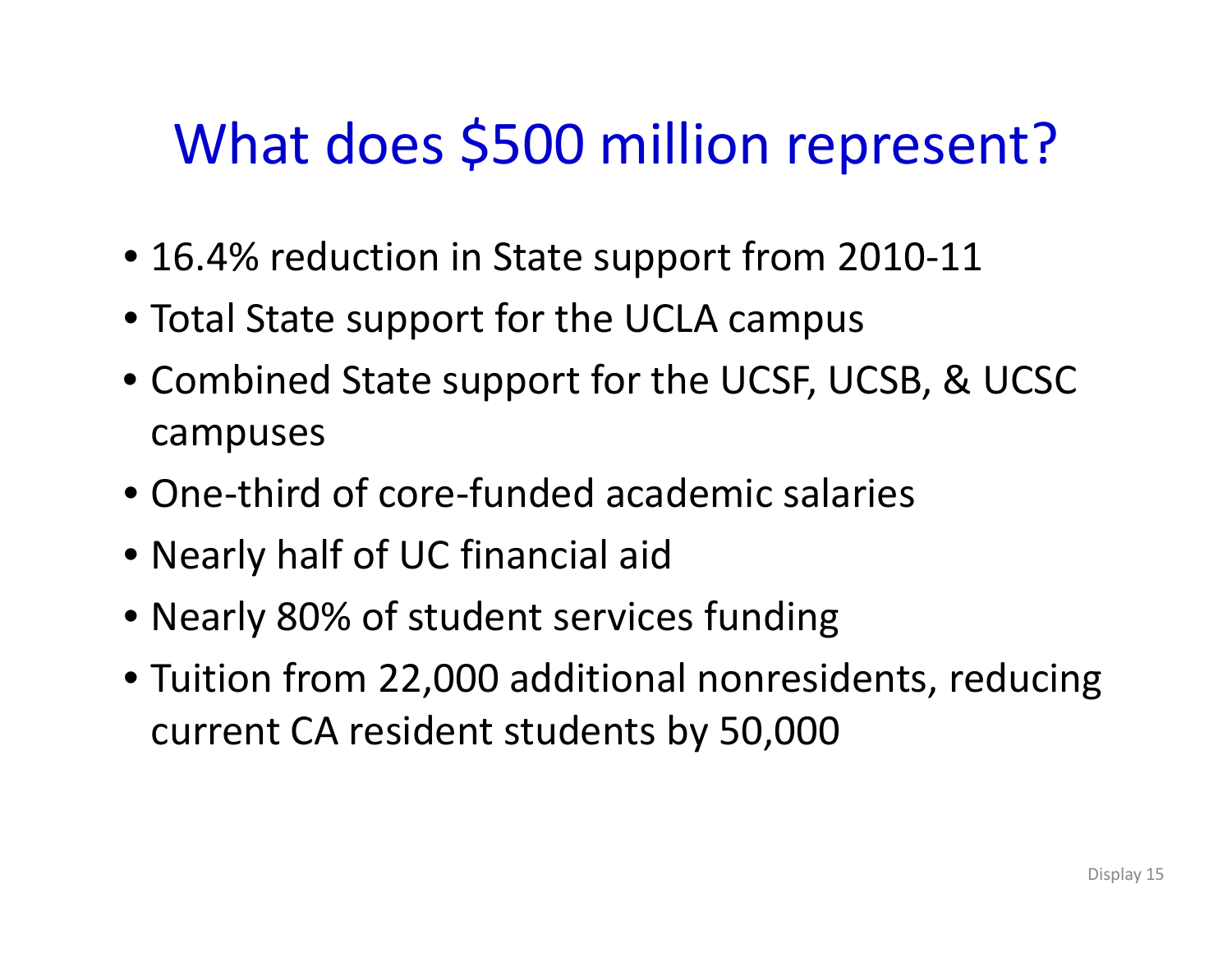# How to achieve \$100 million in savings

- Lay off 1,000 employees
- Defer 775 faculty hires indefinitely
- Reduce UC fee-funded financial aid by 12%
- Reduce enrollment by 10,000 California residents
- Replace 4,400 California residents with nonresidents
- Eliminate research and public service earmarks and augmentations
- Increase student fees an additional 6.25%
- Restructure debt service (one‐time savings)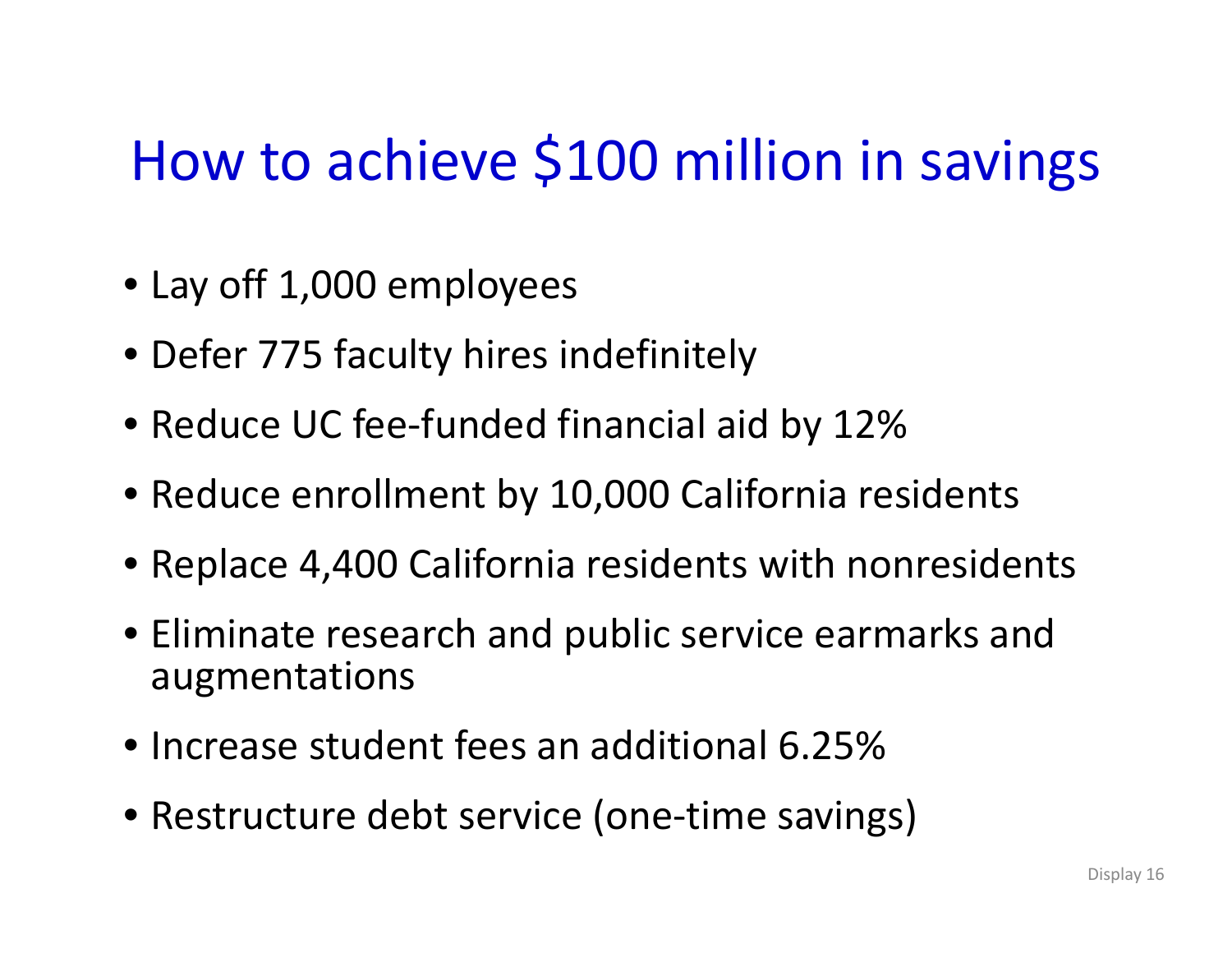#### Campus and Regional Efforts Already Underway

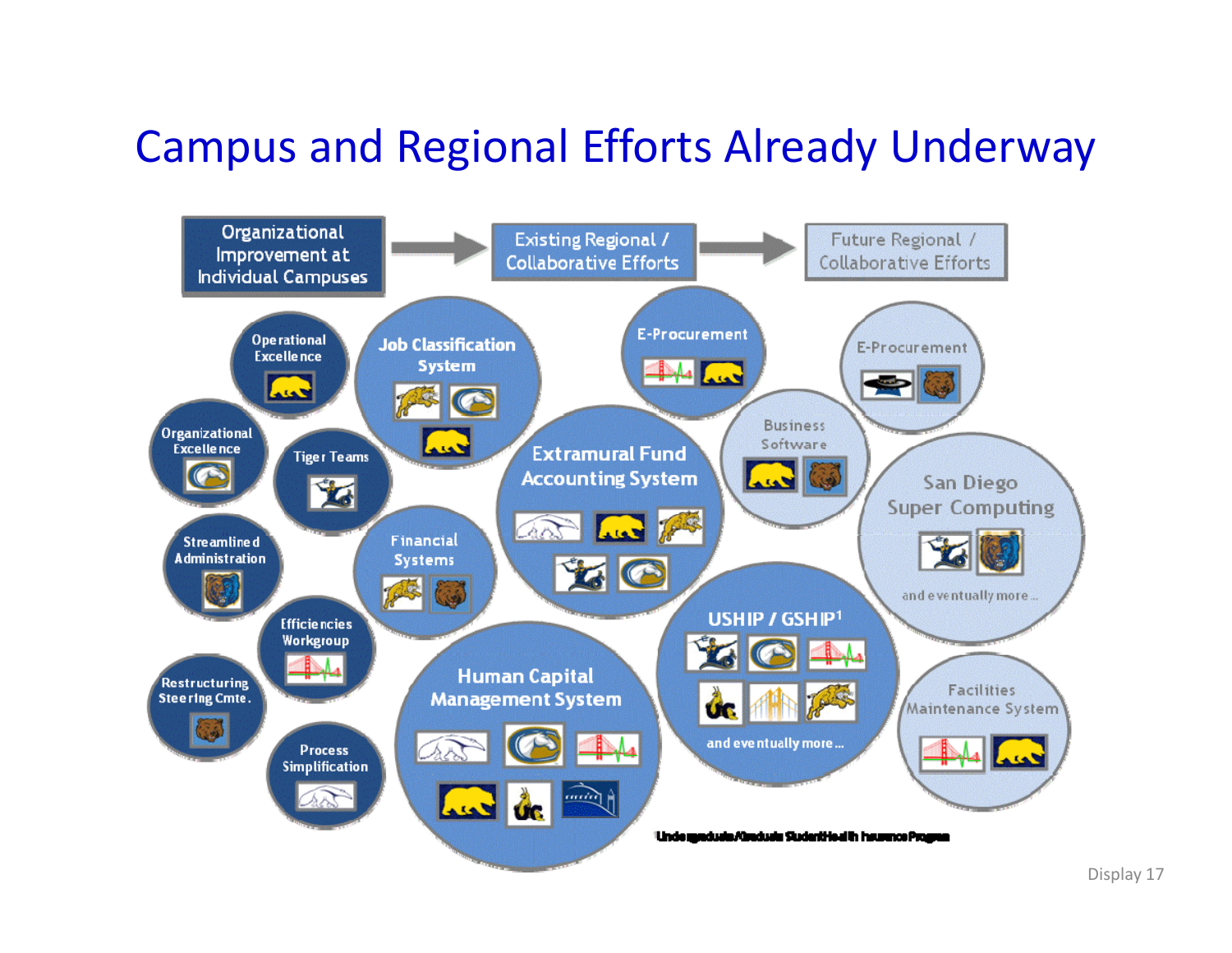#### Working Smarter Communications Strategy

*Communications strategy is designed to maintain the flow of information so that it is consistent and uninterrupted with the Coordinator responsible for communicating milestones*

- $\blacklozenge$ The War Room
- ♦ Website
- ♦ **SharePoint**
- ♦ Digital Signage (Security desk)
- $\blacklozenge$ Semi‐Annual updates
- $\blacklozenge$ Regents Meetings

#### **Working Smarter Priority Initiatives Climate Solutions** e-Sourcing **UCSHIP** Coordinator: Wendell Brase, Coordinator: Haggai Coordinator: Mike Baptista, Vice Chancellor UCI Hisgilov, Executive Director, Executive Director HR-**Procurement Services Benefits and Programs PPS Initiative CIP Process Working Smarter** Coordinator: Sam Morabito, **Redesign** Vice Chancellor, UCLA Coordinator: Deborah **Regional Data** Wylie, Associate Vice President, Budget and **Centers Capital Resources** Coordinator: Chuck Rowley, applyUC **Risk Services** Chief Information Officer, **Redesign UCR** Coordinator: David Ernst, **Chief Information Officer** Coordinator: Grace **Campus** Crickette, Chief Risk Officer **Connexions Library Efficiencies Admin Relief** Coordinator: Grace Crickette, Chief Risk Officer Coordinator: Gene Lucas, Coordinator: Matt Perry, Executive Vice Chancellor, Director, IMPAC **UCSB Indirect Cost Liquidity UC Strategic Recovery Initiatives Management** Coordinator: Christophe Coordinator: Marie Coordinator: Lisa Baird. Lecuyer, Project Manager, Associate Director, CFO Berggren, CIO and Maria Office of Research and Division **Graduate Studies** Anguiano, CFO Division Display 18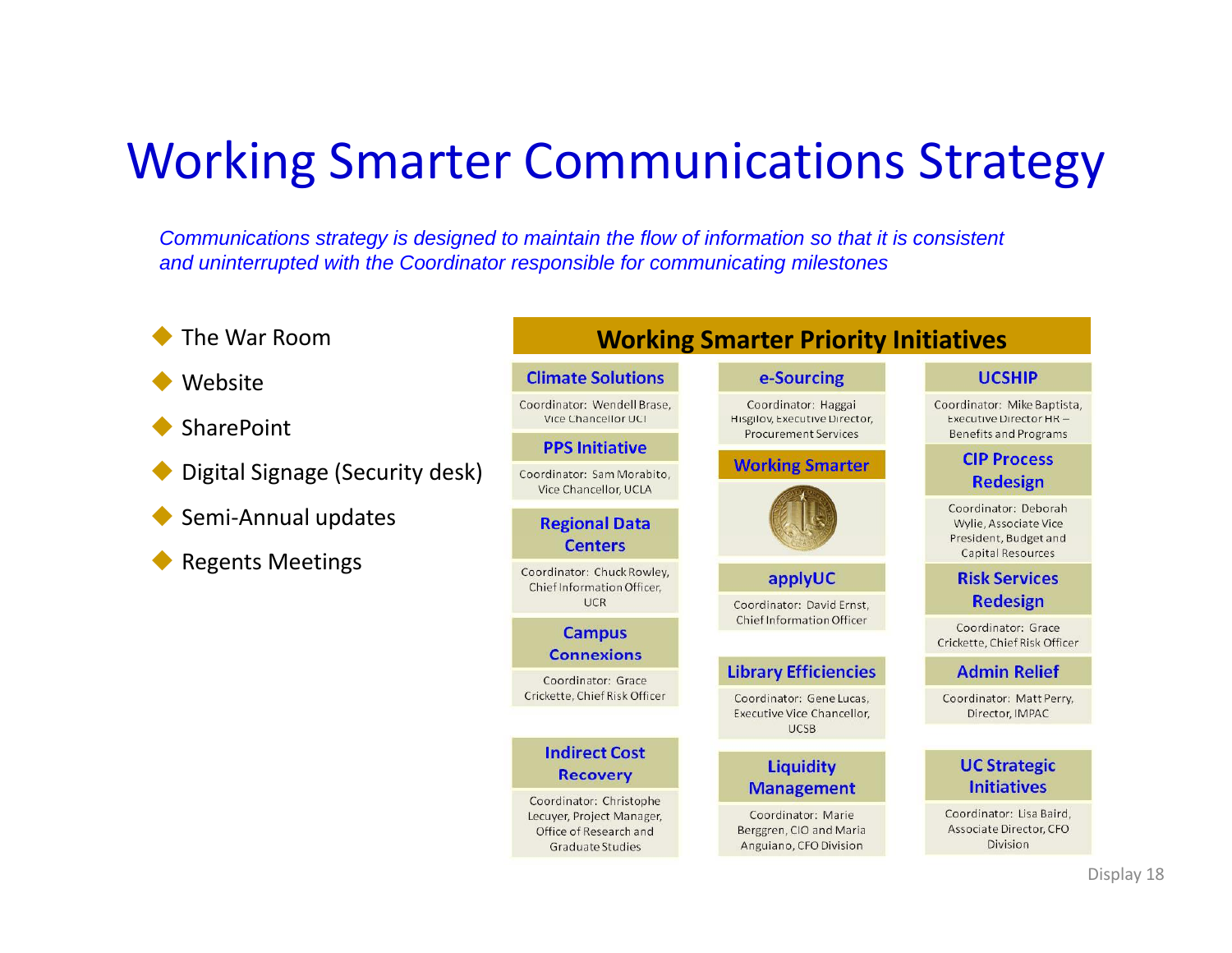#### Working Smarter Governance Structure

*Project organization strategy will ensure engagement of key stakeholders*

**In February 2011, the <b>Executive** Construction of the Executive **Steering Committee g** Executive Steering Committee will convene an "all hands" meeting in Oakland**NathanBrostrom**EVP, Business **Operations MikeGottfredson**EVC and Provost, UC Irvine **John Plotts** SVC, Finance and Administration, UC San Francisco **Peter Taylor** CFO, Systemwide CFO Division **Tim White** Chancellor, UC Riverside ♦ Work plans, schedules, and milestones will be finalized**Advisory Group: COVC, COVCA, CUCSA, ITLC and Staff Advisors to the Regent Coordinators will have** overall responsibility for implementation **Coordinator/Lead Staff Staff Advisors to the Regents Functional TeamsCampus Managers**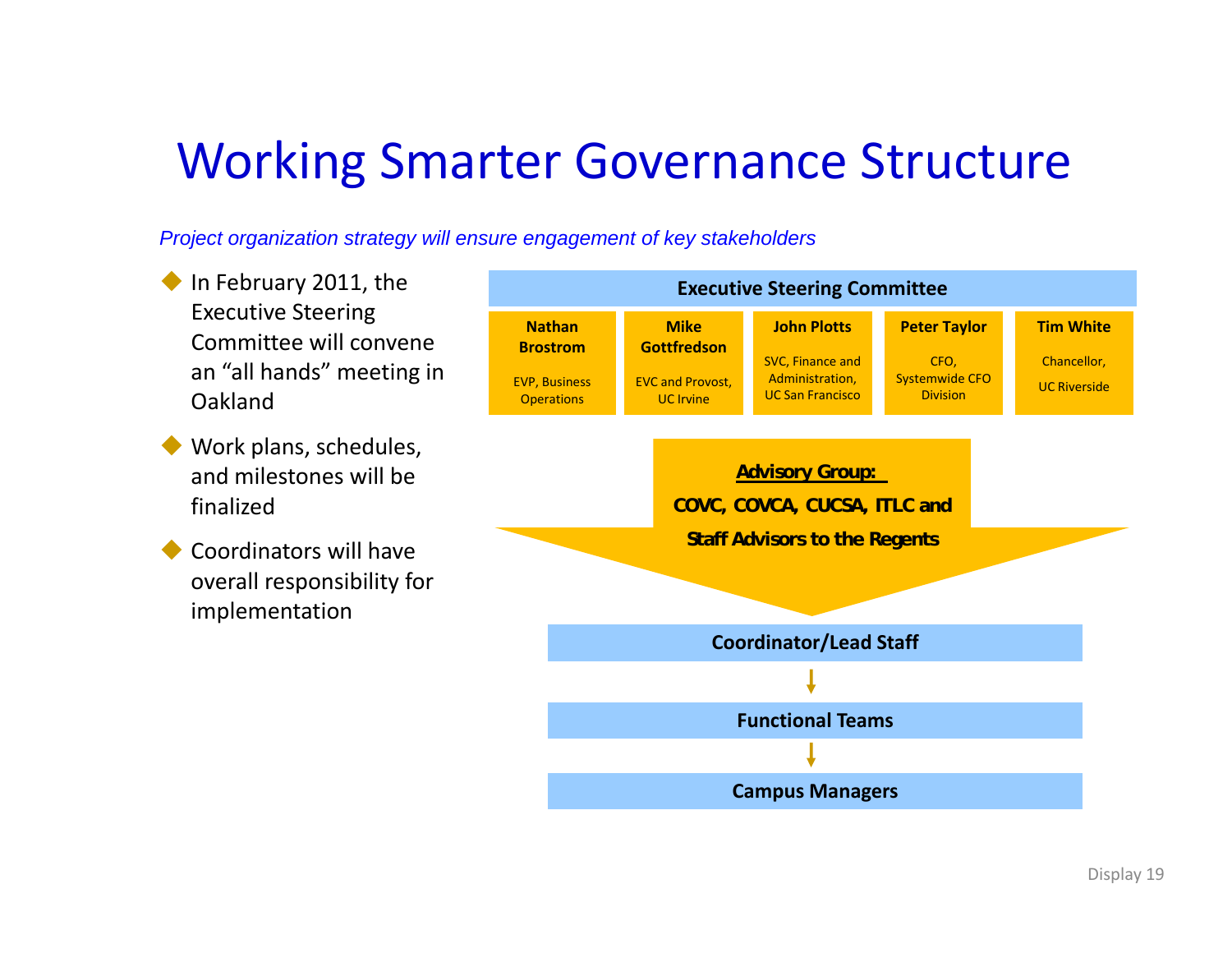## Constraining Enrollments

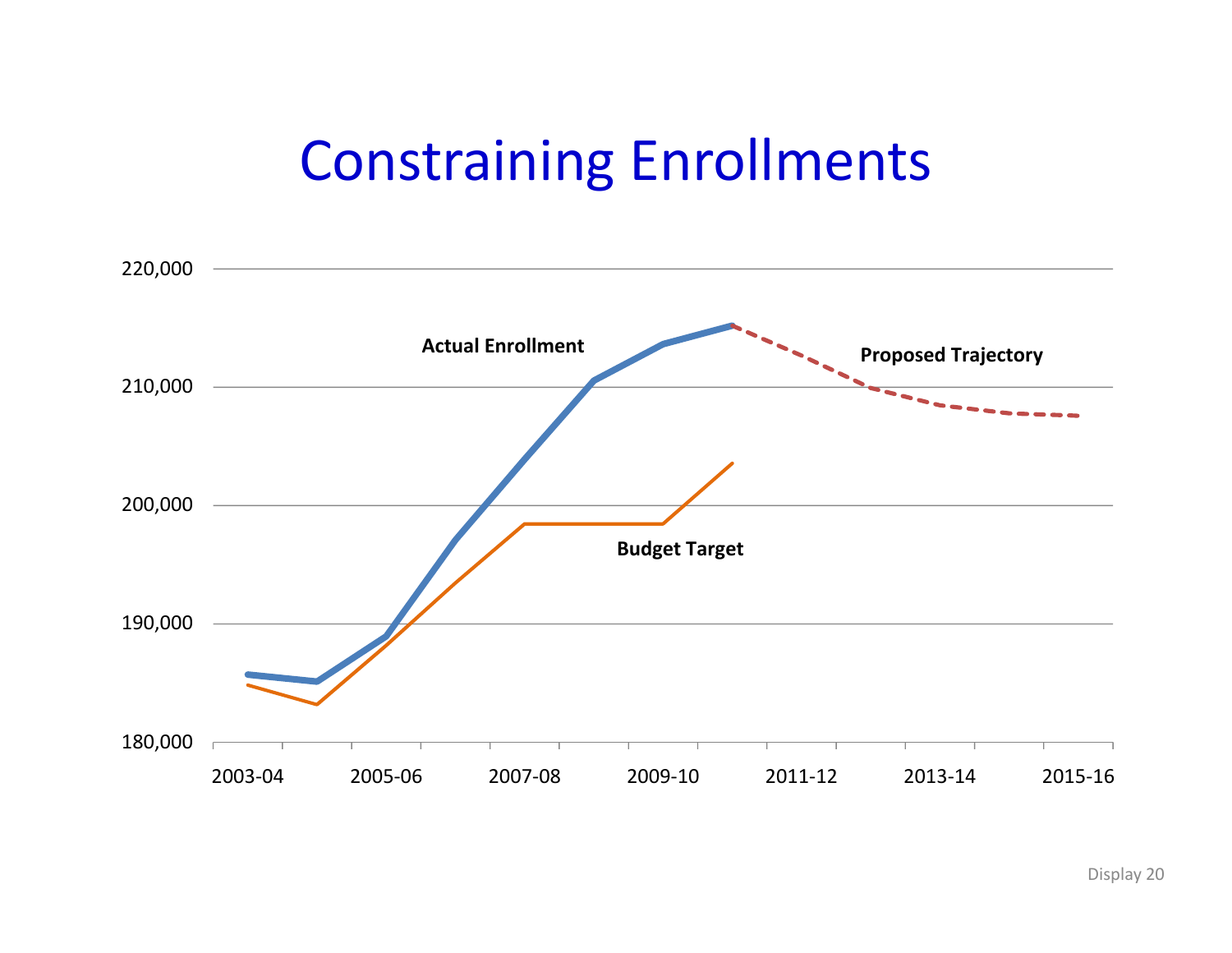# 2010‐11 UC Budget

\$1,500

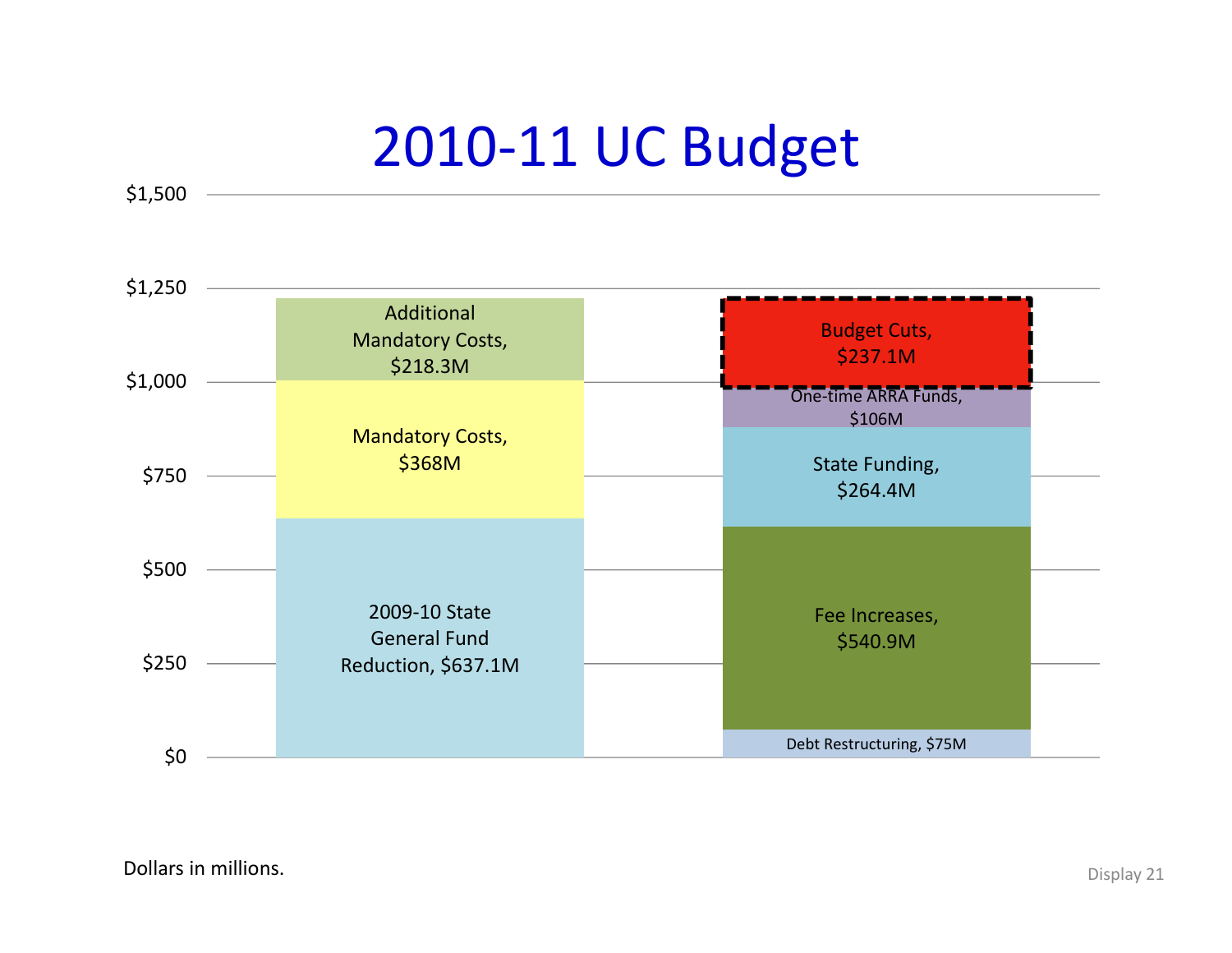# 2011‐12 UC Budget Gap ‐ November



Dollars in**n millions.** Display 22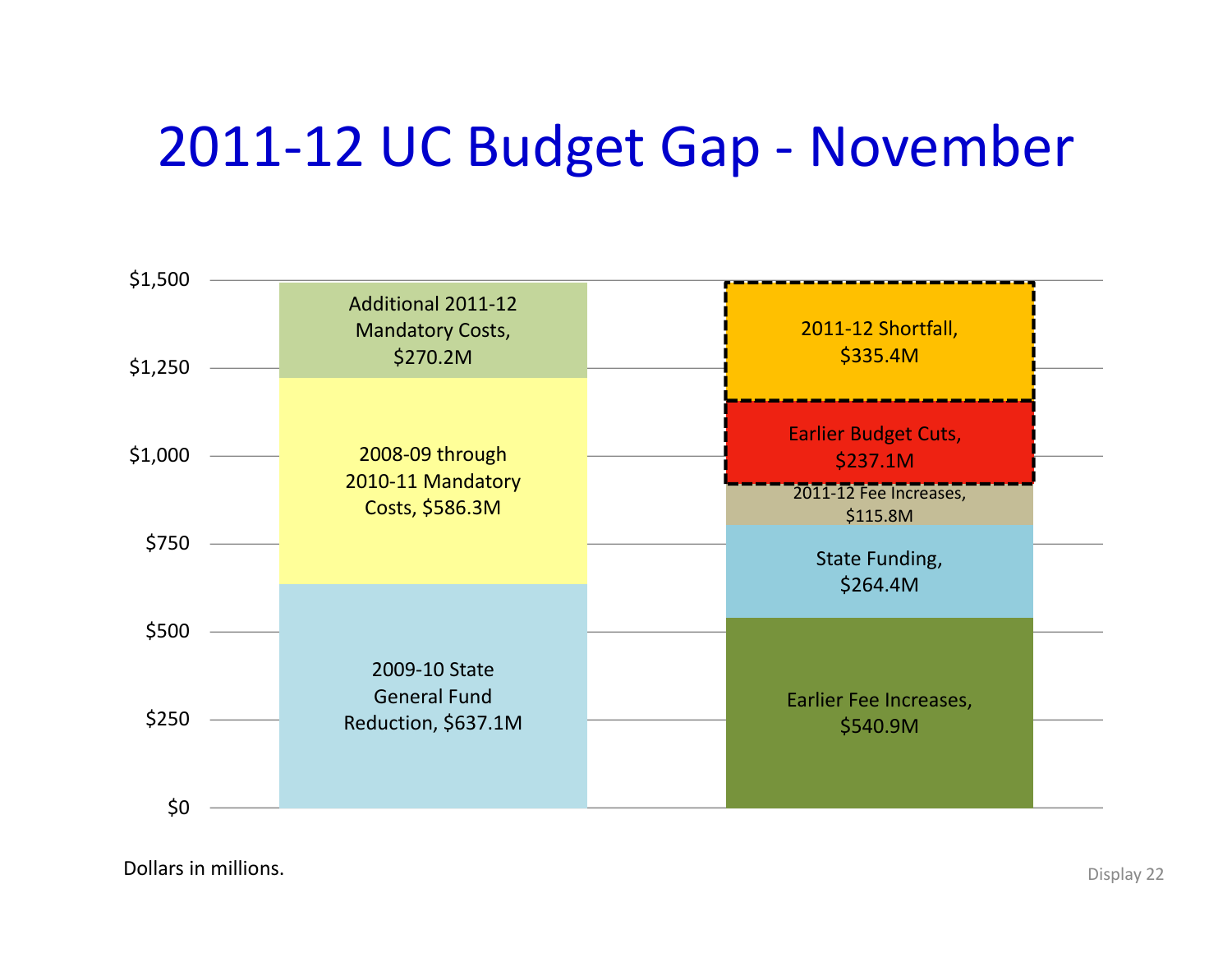# 2011‐12 UC Budget Gap ‐ January



Dollars in**n millions.** Display 23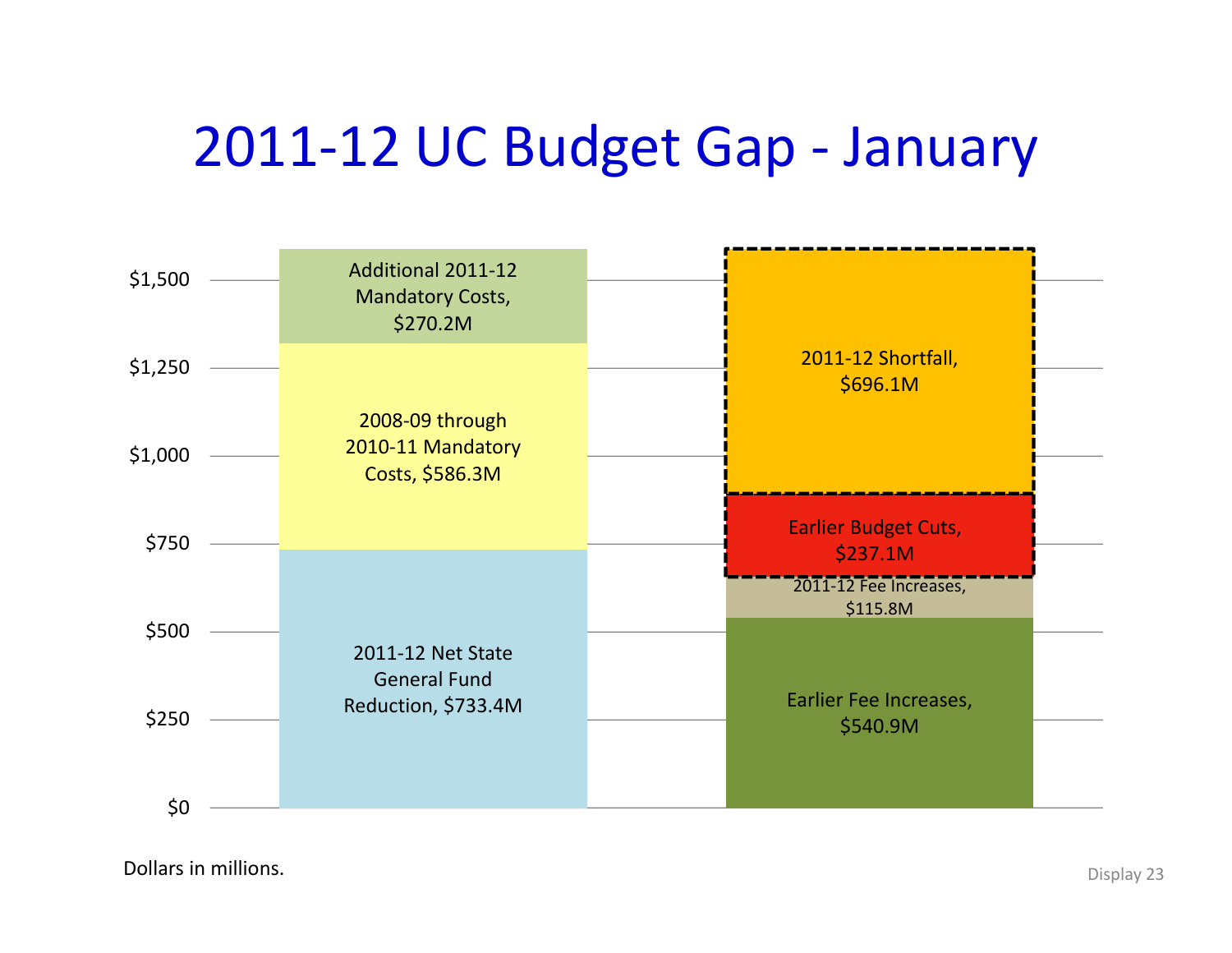## State Capital Budget

- UC requested \$786.6 million for seismic/lifesafety improvements, infrastructure and building renewal, and program needs
- Governors' proposal includes \$54.6 million to complete existing state projects and fund UC Irvine, Business Unit II building
- UC and CSU will jointly pursue additional funding for capital facilities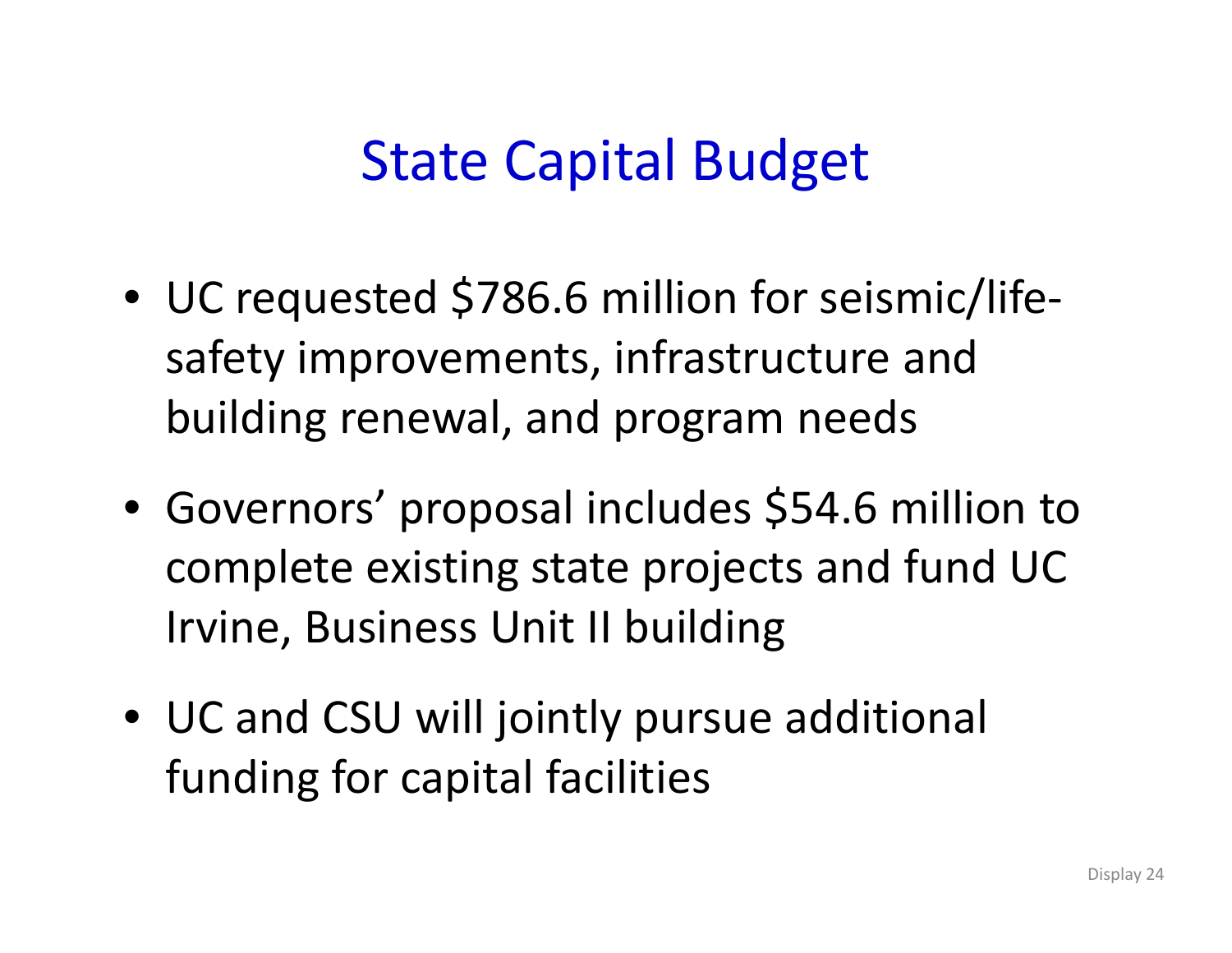# Overall Budget Issues for UC

- Success of Governor's tax extension initiative
- Advocacy efforts, negotiations with Sacramento
- Long‐term UC fiscal stability
- Reducing administration, cost of instruction
- Enrollment, student fees, financial aid
- UC Retirement Plan contributions
- Other mandatory costs
- State-funded capital facility projects